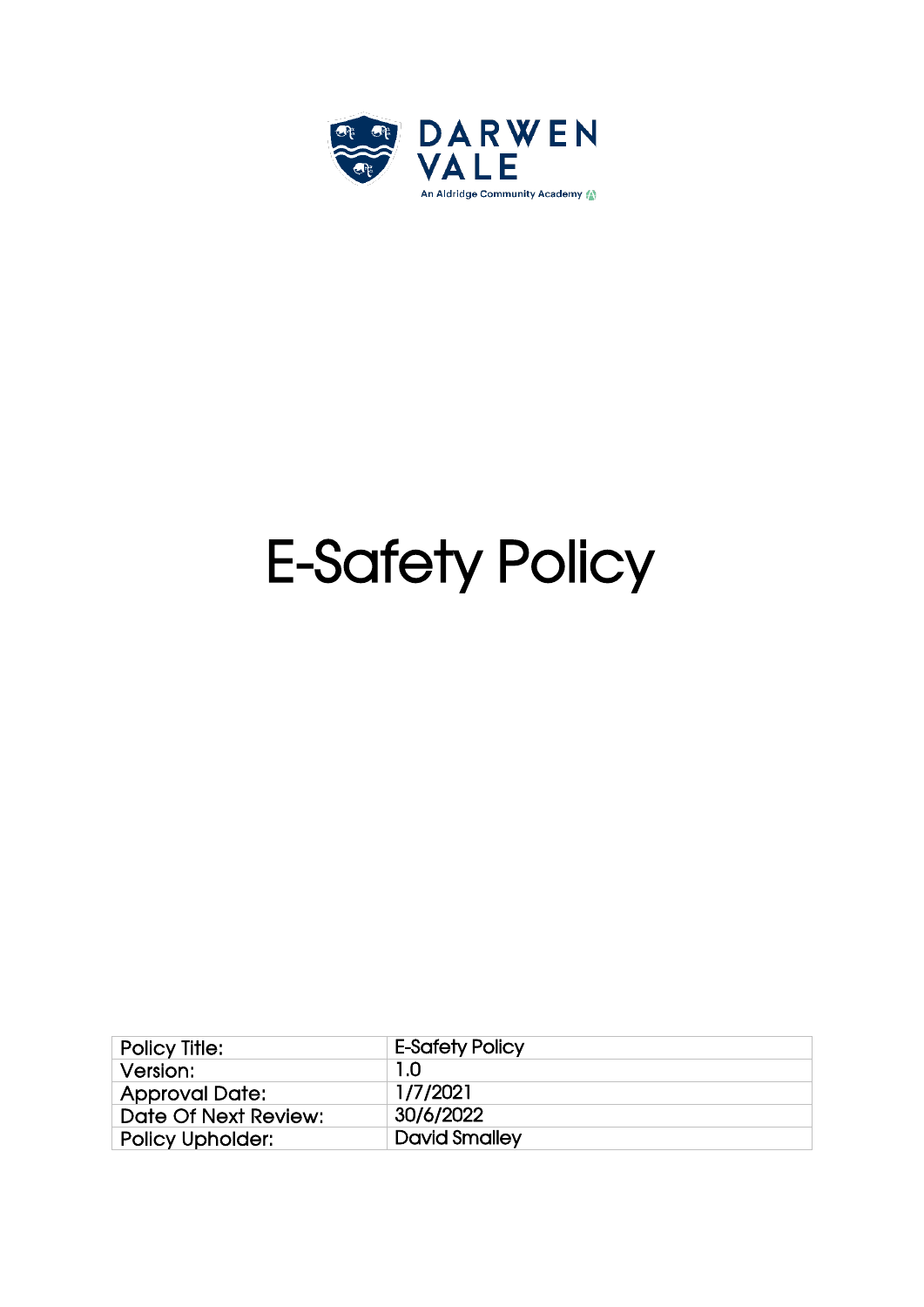# **School E-Safety Policy**

#### **Contents**

- Contents
- Statement of purpose
- Scope
- Safety Audit
- Teaching and Learning
- Use of Technology in School
- Managing Internet Access
- Staying Safe
- Policy Decisions
- Responsibilities
- Roles and Responsibilities
- Review

#### **Statement of Purpose**

Darwen Vale High School and Engineering College are committed to using new learning technologies effectively and safely to enable a positive contribution to be made to pupil experiences allowing higher expectations to be achieved.

Our E-safety Policy has been written taking into account DFE guidance, Keeping Children Safe in Education to ensure pupils, school employees and parents are capable of taking full advantage of access to information in a safe environment.

The purpose of this E-safety policy is to:

- Safeguard and protect all of the Darwen Vale community online.
- Identify approaches to educate and raise awareness of online safety throughout the school community.
- Enable all staff to work safely and responsibly, to role model positive behaviour online and to manage professional standards and practice when using technology.
- Identify clear procedures to use when responding to online safety concerns.

#### **Scope**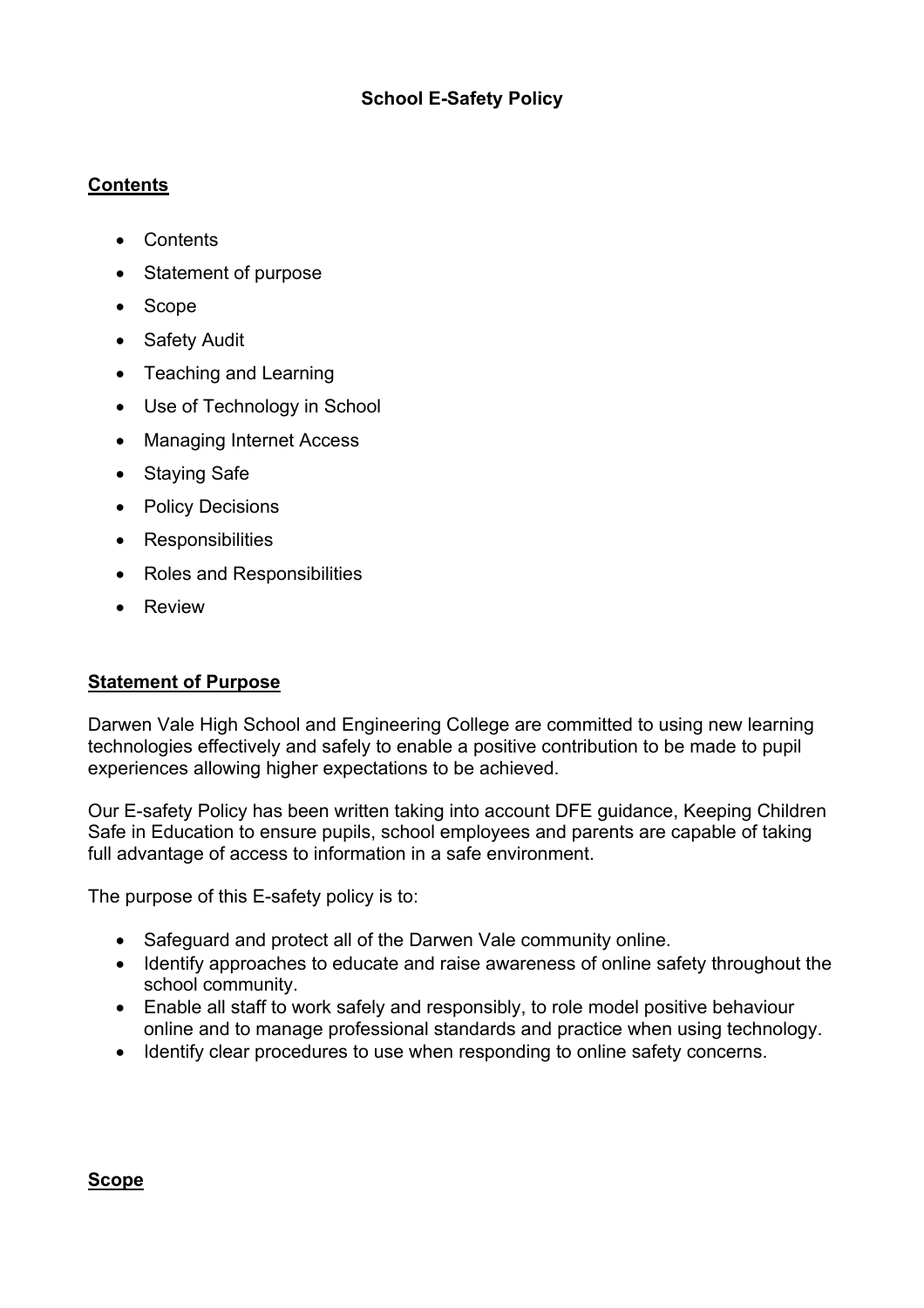The E-Safety Policy is part of the School Development Plan and relates to other policies including those for ICT, bullying and for safeguarding.

- Mr A Bradley is the schools E-safety Co-ordinator who will work in collaboration with the DSL Mr D Smalley
- The E-Safety Policy and its implementation will be reviewed annually, in response to an incident, or following any new government legislation or guidelines.

#### **Teaching and Learning**

Electronic communication helps teachers and students learn from each other. These technologies can stimulate discussion, promote creativity and increase awareness of context to promote effective learning. However, it is vital children and young people should have an entitlement to safe internet access at all times. The requirement to ensure that they are able to use the internet and related communications technologies appropriately and safely is addressed as part of the wider duty of care to which Darwen Vale are bound.

The use of these exciting and innovative tools in school and at home has been shown to raise educational standards and promote student achievement. However, the use of these new technologies can put young people at risk within and outside the school. Some of the dangers they may face include:

- Access to illegal, harmful or inappropriate images or other content
- Unauthorised access to / loss of / sharing of personal information
- The risk of being subject to grooming by those with whom they make contact on the Internet
- The sharing / distribution of personal images without an individual's consent or knowledge
- Inappropriate communication / contact with others, including strangers
- Cyber-bullying
- Access to unsuitable video / internet games
- An inability to evaluate the quality, accuracy and relevance of information on the internet
- Plagiarism and copyright infringement
- Illegal downloading of music or video files
- The potential for excessive use which may impact on the social and emotional development and learning of the young person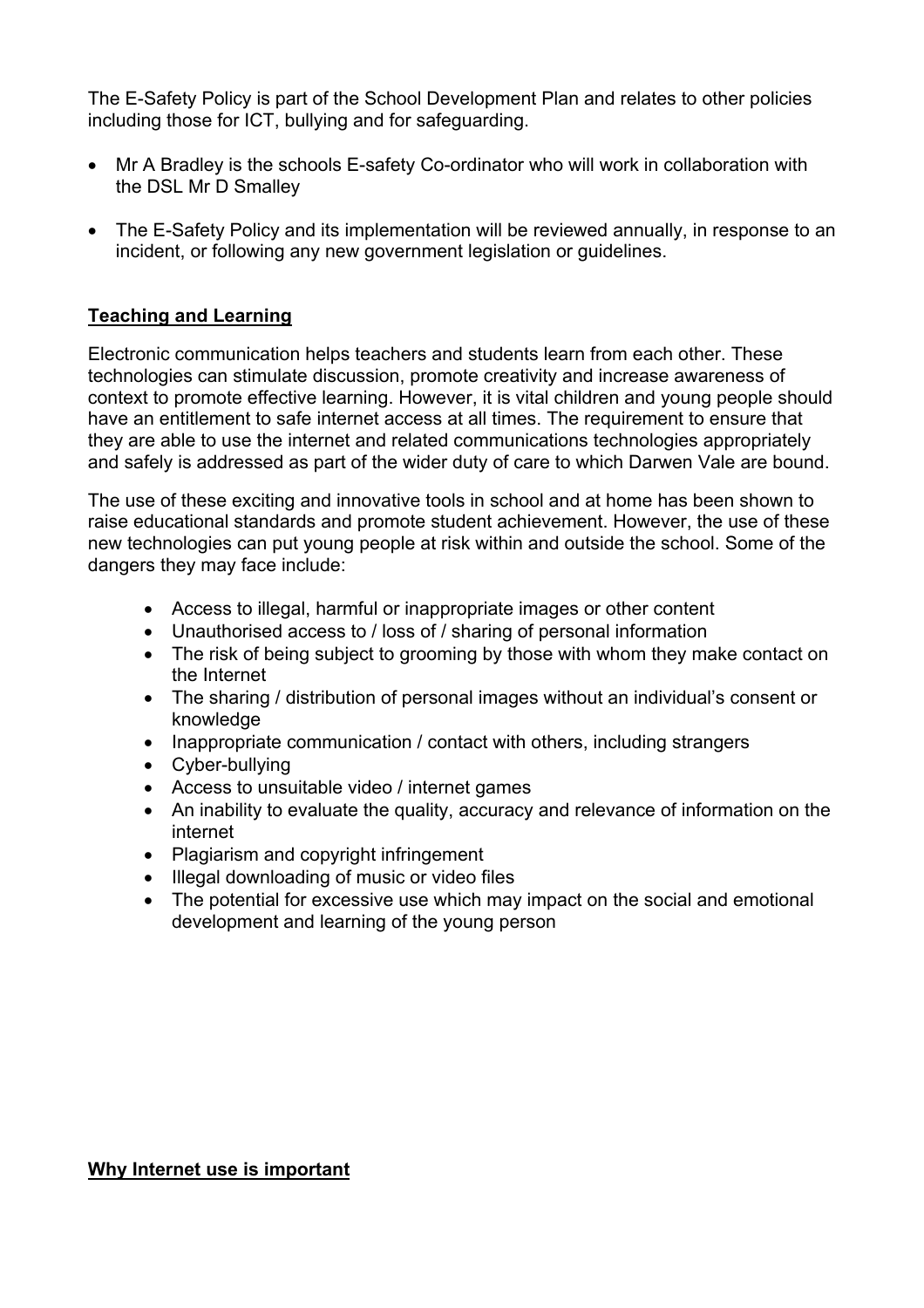New technologies have become integral to the lives of children and young people in society. The internet and other digital and information technologies are powerful tools, which open up new learning opportunities for everyone.

The Internet is an essential element in 21st century life for education, business and social interaction. The school has a duty to provide students with quality Internet access as part of their learning experience.

# **Pupils will be taught how to evaluate Internet content appropriate to their age.**

- The school will ensure that the use of Internet derived materials by school employees and pupils complies with copyright law.
- Pupils will be taught what Internet use is responsible and what is not and given clear objectives for Internet use.
- Pupils will be educated in the effective use of the Internet in research, including the skills of knowledge location, retrieval and evaluation appropriate to their age group.
- Sanctions for inappropriate use of the internet will be explained to the children.
- Pupils should be taught to be critically aware of the materials they read and shown how to validate information before accepting its accuracy.

# **Use of Technology in school**

- Pupils may only use the internet when supervised by a school employee
- All school devices will be used in accordance with our acceptable use policies and with appropriate safety and security measures in place.
- All files stored on the school computers will be treated as school property
- Our ICT Service Provider and Smoothwall technology will keep a check of sites visited by users and key words or phrases which could be a cause for concern
- Internet use is for school related work only, not personal use
- Members of staff will always evaluate websites, tools and apps fully before use in the classroom or recommending for use at home
- Personal information about any user should not be revealed on the internet
- Staff will use age appropriate search tools following an informed risk assessment or change request, to identify which tool best suits the needs of our students.
- School will ensure that the use of internet-derived materials, by staff and learners complies with current copyright and data protection laws and acknowledge the source of information.
- Sending, displaying, accessing, creating (or trying to do these) any obscene or offensive material is not permitted
- Downloading games, executable programmes and unlicensed software is not permitted
- The use of the Internet for financial gain is not permitted
- Only e-mail addresses provided by the school should be used by pupils and staff
- Access to 'chat rooms' is not allowed
- Any misuse of the internet should be reported immediately to a member of staff
- The school will have the right to withdraw access to individuals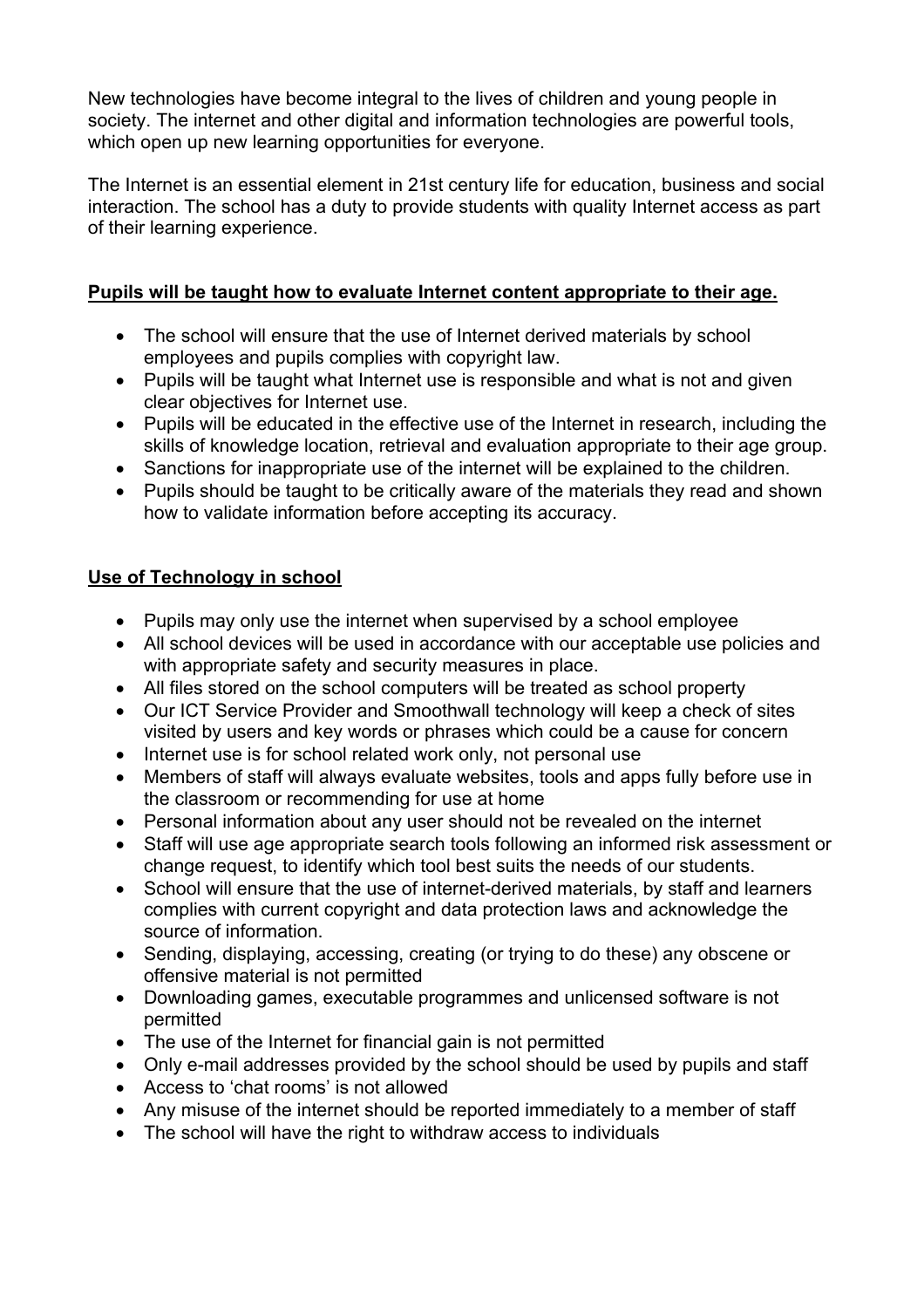# **Managing Internet Access**

#### **Information system security**

- We will maintain a record of users who are granted access to our devices and systems.
- All staff, pupils and visitors will read and sign an acceptable use policy before being given access to our computer system, IT resources or internet.
- School ICT systems capacity and security will be reviewed regularly.
- Firewalls and virus protection is updated regularly.

# **Managing filtering**

We have based our filtering and monitoring settings based on guidance from our filtering and monitoring technology partners and UK safer Internet Centre documentation on establishing 'appropriate levels' of filtering and monitoring: https://www.saferinternet.org.uk/advice-centre/teachers-and-school-staff/appropriatefiltering-and-monitoring

# **Staying safe**

The school will ensure that pupils and parents are aware of E-safety issues. A list of useful addresses and resources is included in this document. Pupils may only use approved digital methods of communication on the school system e.g. not forwarding chain letters.

- Darwen Vale will appropriately monitor internet use on all organisational devices provided access to our internet services. This is achieved by:
	- Physical monitoring (supervision)
	- Monitoring internet and web access (reviewing logfile information)
	- Live technology monitoring services through our filtering, logs and firewalls.
	- Daily/Weekly alert review of positives and false positives alerts via Smoothwall technology.
	- Monthly report reviews and analysis of trends and behaviours.
- If a concern is identified via monitoring approaches:
	- DSL and staff members will respond in line with the child protection and safeguarding policies and procedures.
	- Raise a Change Request when appropriate to block or allow certain URLs or filtering categories. Any member of staff can submit a Change Request with the school IT helpdesk by email or phone. This request will be reviewed by the IT Cluster Manager, DSL and Director of IT as appropriate considering the nature and urgency of the issue. Any safeguarding concerns will be dealt with immediately.
- All users are informed that all use of Darwen Vale systems and services are monitored and that all monitoring will be in line with data protection, human rights and privacy legislation.
- Curriculum time is used for staff to explain how the internet should be used safely.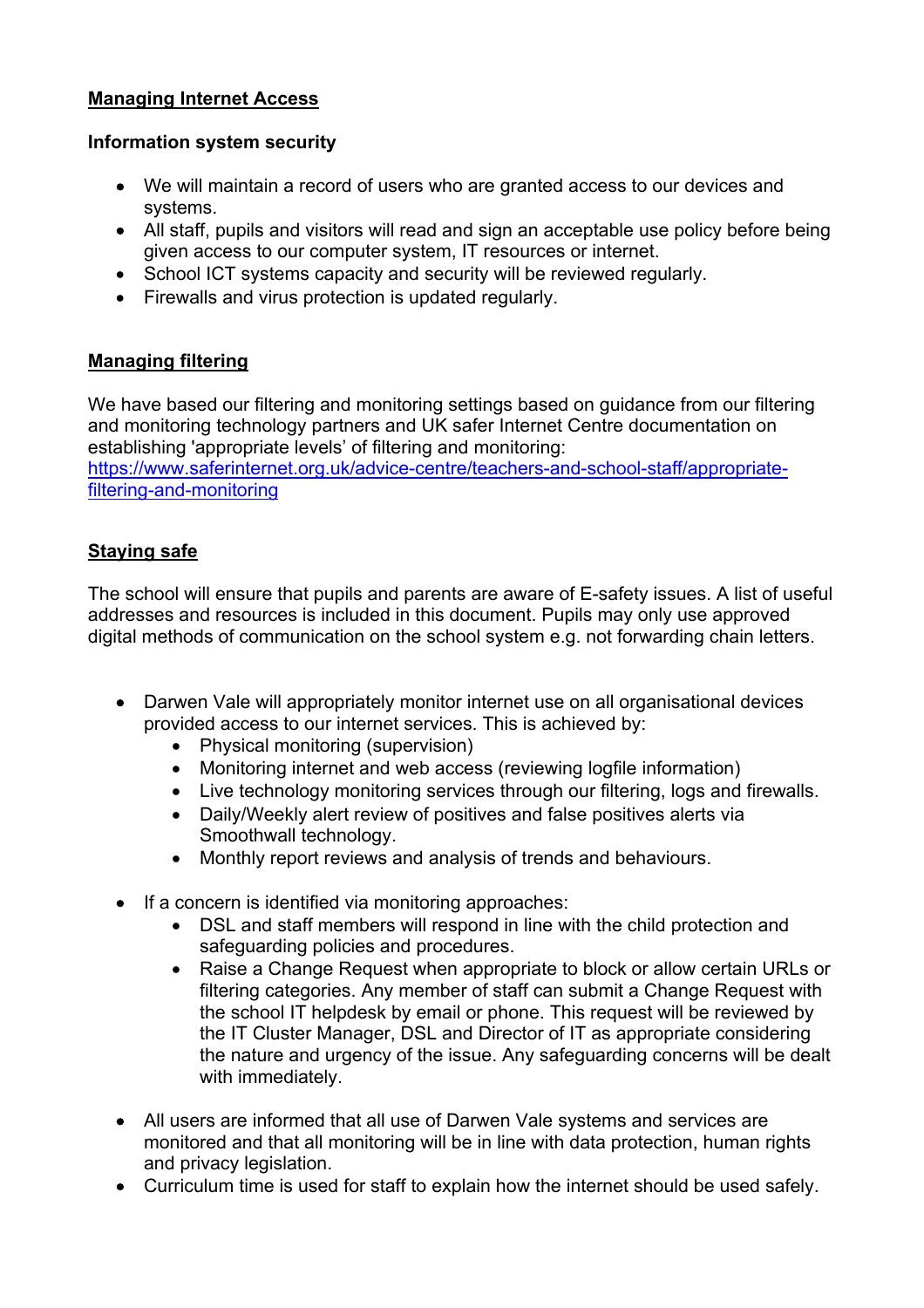- Pupils will be taught to tell an adult immediately about any offensive communications they receive or any inappropriate content they may encounter using digital technology.
- Pupils and school employees will use equipment responsibly.
- Pupils will be advised never to give out personal details of any kind which may identify them or their location or arrange to meet anyone without specific permission.
- Monitoring and filtering measures does also include guest access
- All Darwen Vale devices have monitoring software installed. Devices will be monitored at all times independent of the location or internet provider. This software monitoring all internet activity in the devices regardless of the user.
- For Chromebooks, the monitoring is based on user, regardless of Chromebook used (organisational owned or personal). For the rest of the devices, monitoring is based on device, so personal devices are not affected.

The requirement to ensure that children and young people are able to use the internet and related communications technologies appropriately and safely is addressed as part of the wider duty of care to which all who work in our school are bound. Through our E-Safety Policy, we will ensure that we meet our statutory obligations to ensure that children and young people are safe and are protected from potential harm, both within and outside school. The policy will also form part of the school's protection from legal challenge, relating to the use of digital technologies.

The school might impose disciplinary penalties for inappropriate behaviour which include incidents of cyber-bullying, or other Online Safety incidents covered by this policy, as well as the behaviour and safeguarding policies, which may take place outside of the school, but are linked to pupils and staff of the school, or where there is evidence that the behaviour could be deemed as bringing the school into disrepute

As a school we make sure that our students and staff have the knowledge, tools, processes and training necessary to deal with any E-safety incidents in a restricted or unrestricted Internet environment. Promoting a safe use of internet technologies in a ubiquitous way.

# **Published content**

Any information that can be accessed outside the school's intranet should be classed as published whether in electronic or paper format.

- Electronic communication sent to an external organisation should be written carefully and authorised before sending, in the same way as a letter written on school headed paper.
- General contact details should be the school address, e-mail and telephone number. Employee or pupils' personal information will not be published.

The Principal will take overall editorial responsibility and ensure that content is accurate and appropriate.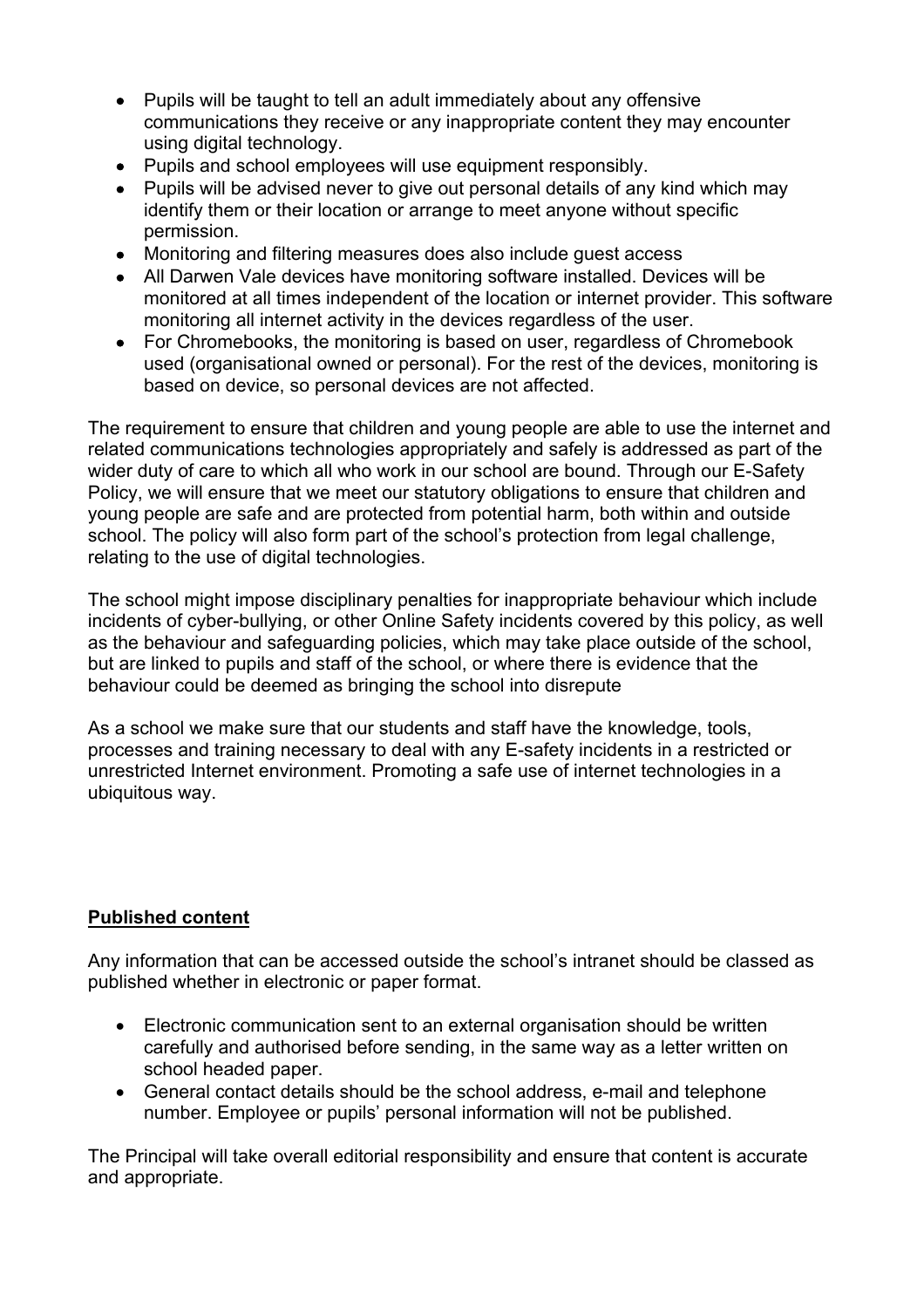# **Publishing pupil's images and work**

We will ensure that all images and videos shared online are used in accordance with the associated polices, including (but not limited to) the: cameras and image use, data security, acceptable use policies, codes of conduct/behaviour, social media and use of personal devices and mobile phones.

- Photographs and/or videos that include pupils will be selected carefully and will not enable individual pupils to be clearly identified.
- Pupils' full names will not be used anywhere, particularly in association with photographs.
- Written permission from parents or carers will be obtained before photographs or videos of pupils are published.
- Where pupil's work is published the school will ensure that the child's identity is protected.

# **Protecting personal data**

Personal data will be recorded, processed, transferred and made available according to the Data Protection Act 2018

# **Policy Decisions**

#### **Authorising Internet access**

- All school employees must read and sign the 'Responsible ICT Use Agreement' before using any school ICT resource. **Please see Appendix 1**
- The school will keep a record of all employees and pupils who are granted Internet access. The record will be kept up-to-date, for instance a member of staff may leave or a pupil's access be withdrawn.
- Parents will be asked to sign and return a consent form. **Please see Appendix 2**
- Pupils have a child friendly version for the guidelines in their school planners, this page must be read, signed and understood before use is allowed.

#### **Responsibilities**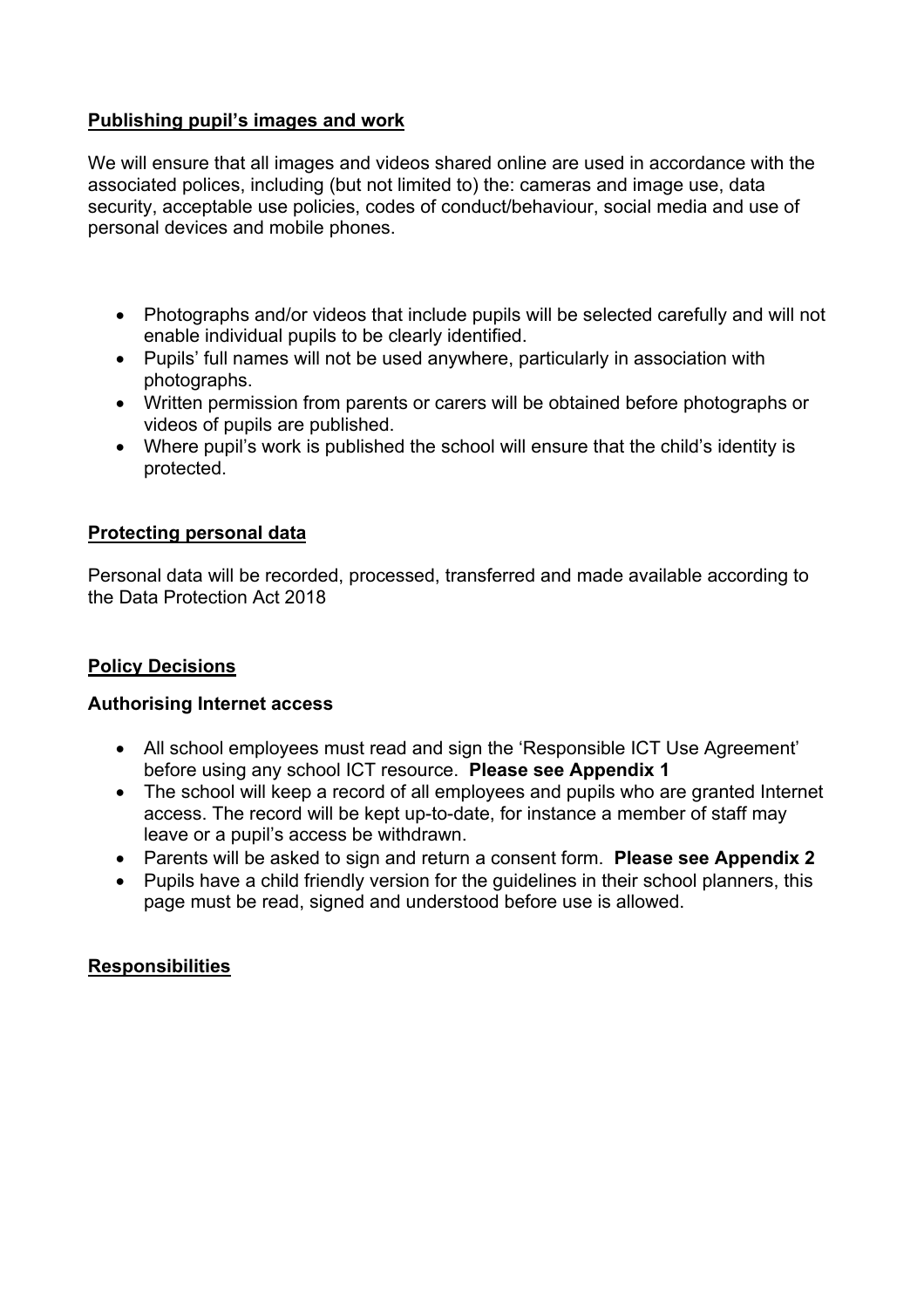- All users must show a high degree of responsibility when using the internet
- School employees have a responsibility to monitor access whilst pupils use the internet
- The Head of Faculty or nominated appropriate person will investigate any cases of misuse by pupils and, in conjunction with the e-Safety Co-ordinator, decide if individuals should have access withdrawn
- The school will ensure the correct level of monitoring access is achieved
- The Local Governing Committee (LGC) will monitor that guidelines are being followed
- Parents have a responsibility to monitor the home environment and encourage pupils to always use the internet in a safe manner

# **Security**

Darwen Vale takes appropriate steps to ensure the security of our IT systems, including:

- Virus protection being updated regularly.
- Encryption for all personal data sent over the Internet or taken off site (such as via portable media storage) or access via appropriate secure remote access systems.
- Not using portable media without specific permission; portable media will be checked by an anti-virus /malware scan before use.
- Not downloading unapproved software to work devices or opening unfamiliar email attachments.
- Regularly checking files, permissions and sharing settings held on our network and organisational cloud managed environments.
- The appropriate use of user logins and passwords to access our network.
- All users are expected to log off or lock their screens/devices if systems are unattended and appropriate timeouts have been setup.
- Further information about technical environment safety and security can be found at the IT Security Policy.
- All users will have their own unique username and private passwords to access our systems; members of staff are responsible for keeping their password private.
- We require all users to use strong passwords for access into our system and some will require 2 factors of authentication for security reasons.
- We will post appropriate information about safeguarding, including online safety, on our school websites for members of the community. The E-safety officer on each school will audit and update each year the information provided in line with the Trust E-safety yearly programme.

# **Handling E-Safety complaints**

- Complaints of Internet misuse will be dealt with by a senior member of staff and where appropriate inform the LA.
- Any complaint about employee misuse must be referred to The Principal.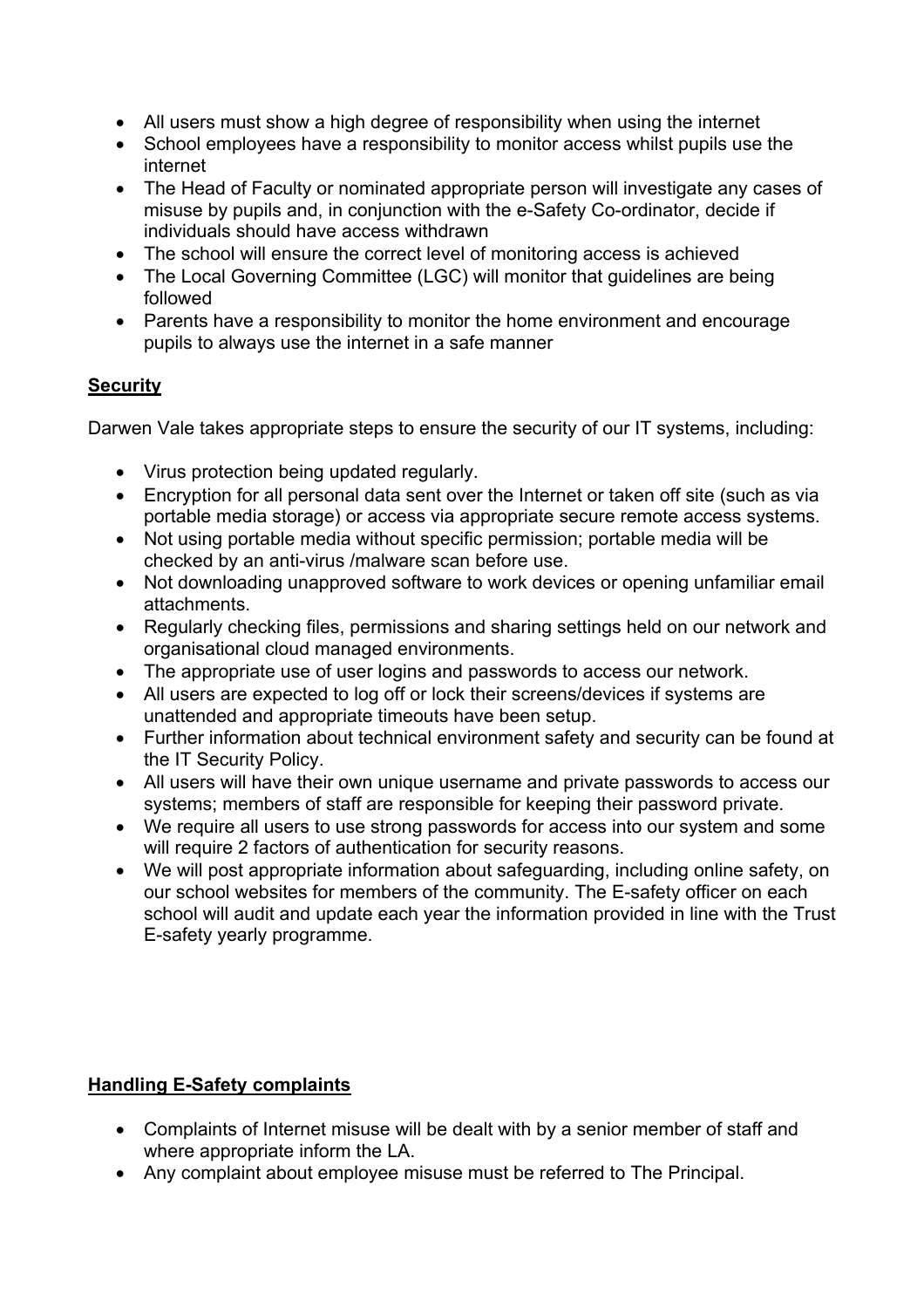- Complaints of a safeguarding nature must be dealt with in accordance with school safeguarding procedures.
- Pupils and parents will be informed of the complaint's procedure on request.

# **Roles and Responsibilities**

# **Principals:**

- Ensure that online safety is viewed as a safeguarding issue and that practice is in line with national and local recommendations and requirements.
- Ensure there are appropriate and up-to-date policies regarding online safety: including a staff code of conduct/behaviour policy *and/or* acceptable use policy, which covers acceptable use of technology.
- Ensure that suitable and appropriate filtering and monitoring systems are in place and work with technical staff to monitor the safety and security of our systems and networks.
- Ensure that online safety is embedded within a progressive curriculum, which enables all learners to develop an age-appropriate understanding of online safety.
- Support the DSL and any deputies by ensuring they have sufficient time and resources to fulfil their online safety responsibilities.
- Ensure there are robust reporting channels for the community to access regarding online safety concerns, including internal, local and national support.
- Ensure that appropriate risk assessments are undertaken regarding the safe use of technology.
- Audit and evaluate online safety practice to identify strengths and areas for improvement.

# **Designated Safeguarding Leads (DSL):**

- Act as a named point of contact on all online safeguarding issues and liaise with other members of staff or other agencies, as appropriate.
- Work alongside senior leaders and pastoral teams to ensure online safety is recognised as part of the settings safeguarding responsibilities and that a coordinated approach is implemented.
- Ensure all members of staff receive regular, up-to-date and appropriate online safety training.
- Access regular and appropriate training and support to ensure they understand the unique risks associated with online safety and have the relevant knowledge and up to date required to keep learners safe online
- Access regular and appropriate training and support to ensure they recognise the additional risks that learners with SEN and disabilities (SEND) face online.
- Keep up-to-date with current research, legislation and trends regarding online safety and communicate this with the community, as appropriate.
- Work with staff to coordinate participation in local and national events to promote positive online behaviour, such as Safer Internet Day.
- Ensure that online safety is promoted to parents, carers and the wider community, through a variety of channels and approaches.
- Maintain records of online safety concerns, as well as actions taken, as part of the settings safeguarding recording mechanisms.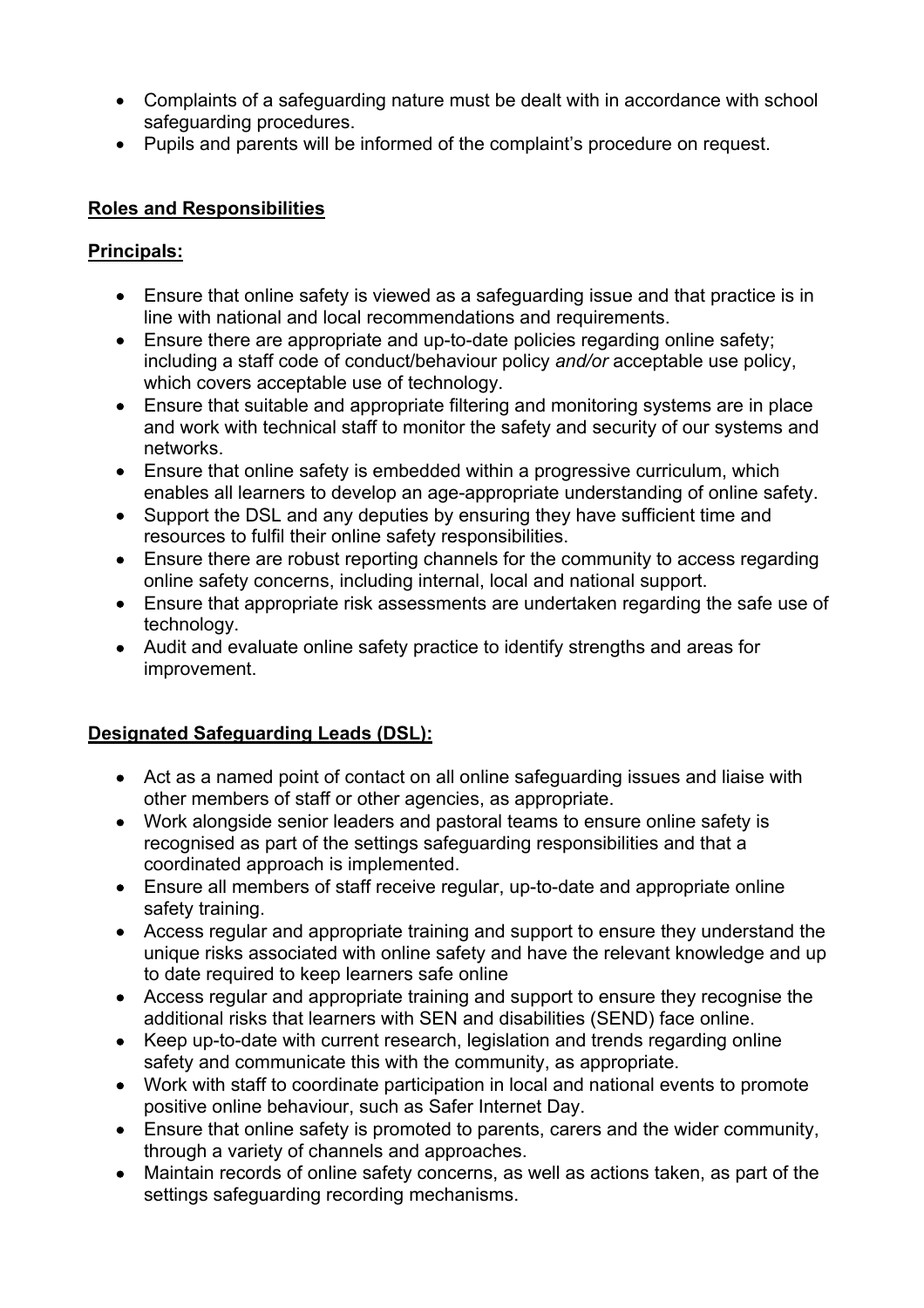- Monitor online safety incidents to identify gaps and trends, and use this data to update the education response, policies and procedures.
- Report online safety concerns in line with Aldridge Education Trust child protection and safeguarding policies and procedures.

# **Staff members:**

- Contribute to the development of online safety policies.
- Read and adhere to the online safety policy and acceptable use policies.
- Take responsibility for the security of setting systems and the data they use or have access to.
- Model good practice when using technology and maintain a professional level of conduct in their personal use of technology, both on and off site. Embed online safety education in curriculum delivery, wherever possible.
- Have an awareness of a range of online safety issues and how they may be experienced by the children in their care.
- Identify online safety concerns and take appropriate action by following the settings safeguarding policies and procedures.
- Know when and how to escalate online safety issues, including signposting to appropriate support, internally and externally.
- Take personal responsibility for professional development in this area

# **Pupils:**

- Engage in age appropriate online safety education opportunities.
- Contribute to the development of online safety policies.
- Read and adhere to the acceptable use policies.
- Respect the feelings and rights of others both on and offline.
- Take responsibility for keeping themselves and others safe online.
- Seek help from a trusted adult, if there is a concern online, and support others that may be experiencing online safety issues.

# **Parents and carers:**

- Read the acceptable use policies and encourage their children to adhere to them.
- Support our online safety approaches by discussing online safety issues with their children and reinforcing appropriate and safe online behaviours at home.
- Role model safe and appropriate use of technology and social media.
- Abide by the E-Safety and acceptable use policies.
- Identify changes in behaviour that could indicate that their child is at risk of harm online.
- Seek help and support from the setting, or other appropriate agencies, if they or their child encounter risk or concerns online.
- Contribute to the development of the online safety policies.
- Use our systems, such as learning platforms, and other network resources, safely and appropriately.
- Take responsibility for their own awareness in relation to the risks and opportunities posed by new and emerging technologies.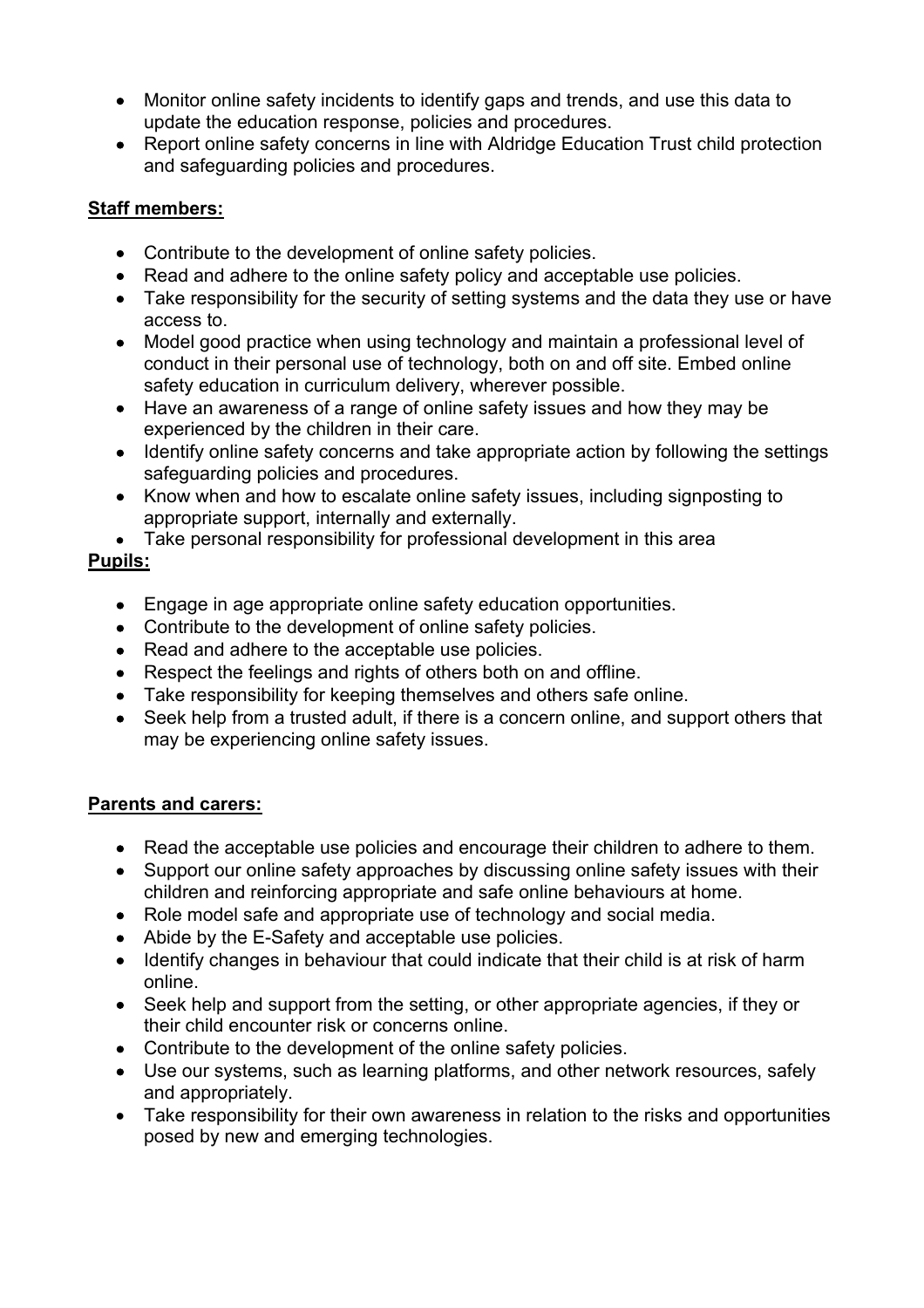# **Review**

The E-Safety Policy and its implementation will be reviewed annually, in response to an incident or following any new government legislation or guidelines.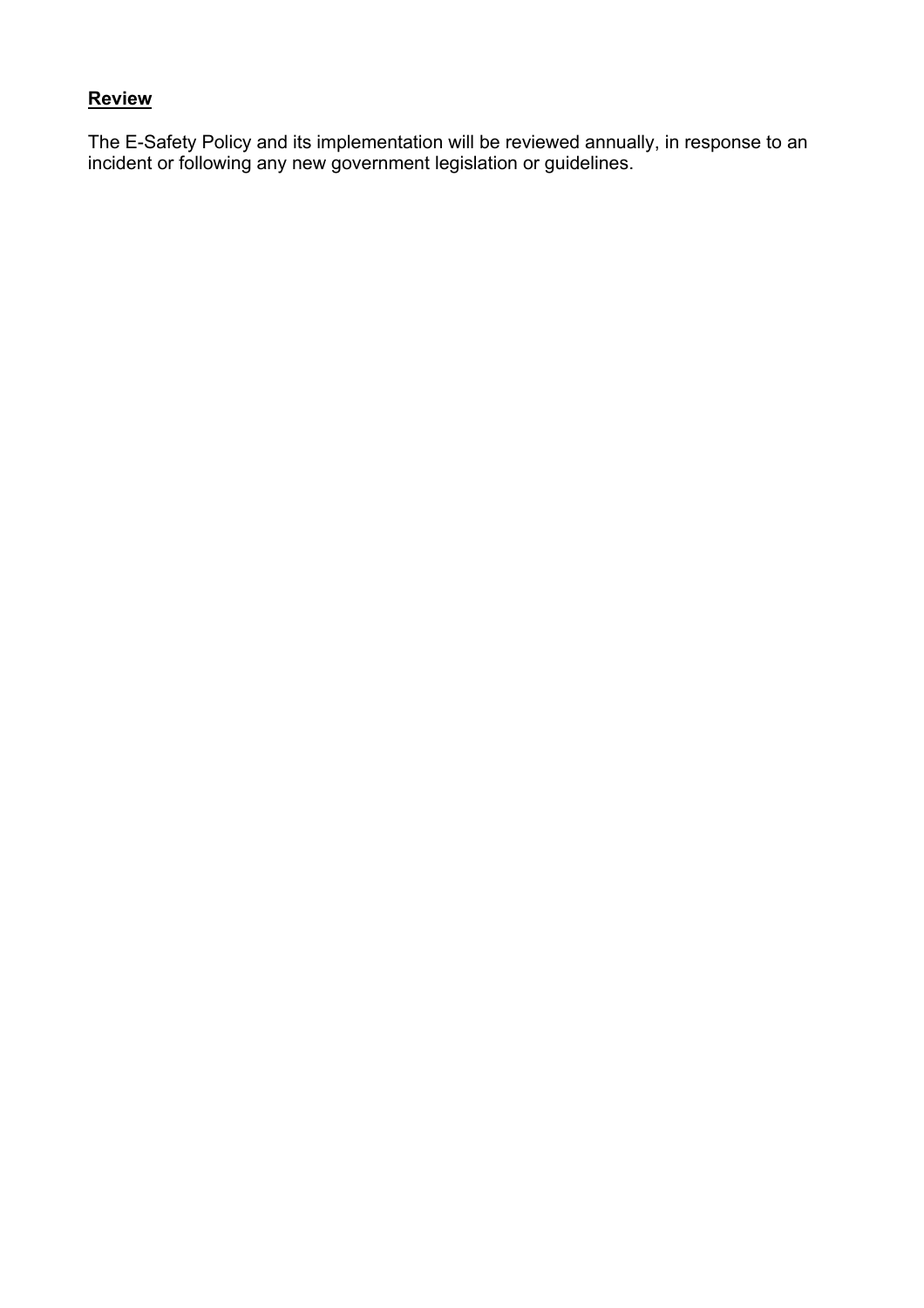#### **Darwen Vale High School and Engineering College Responsible ICT Use Agreement**

The use of e-technology equipment owned by Darwen Vale for personal use is really a question of circumstance i.e. in-school or at home. Each circumstance must be considered on its merits.

Insurance is the responsibility of the individual when used off premises and the equipment must be returned in clean, good working order.

The use of school equipment and facilities can be a motivational factor to some employees and could easily be seen as a means to self-INSET i.e. using a piece of equipment for a personal reason would improve familiarity and confidence with the equipment thus leading to improved learning in the school.

Any equipment that is borrowed must be through the SBMs Office, for a specified length of time, no 'long-term' loans will be permitted.

#### **Computers**

Many employees have laptop computers that must predominantly be used for school related work. In the past it has been accepted that some personal use would be allowed from home e.g. the downloading of images to burn onto a CD. Under current tax laws if the computer is used in any way for personal matters it must be declared as a pecuniary interest. The simple upshot is that a school laptop should not be used for personal interests otherwise it should be declared on a tax form.

#### **Cameras and Video**

The school has several pieces of equipment that are available for school employees to use.

#### **Mobile Phones**

The use of the school mobile phones is outlined in a separate document (See School Handbook), but it should be noted that the use of private mobile phones is strictly prohibited in the classroom and they should only be used away from pupils in personal time.

#### **Software**

The usual licensing agreement for software is that it should not be placed on any computer that is not owned by the school. Although several enlightened companies do allow education professionals to use their software at home for educational use, preparing lessons etc. (Promethean being one) It is important that each agreement is checked before any installation is carried out. All software licensing queries should be directed to the Internet Service Provider at Darwen Vale.

Software approval packages should be installed by the Service Desk on to computers. After the approval time they should be removed if not required or purchased through the normal channels.

#### **Email**

Most school employees are provided with an e-mail address from out ICT Service Provider in the form of anamexxx@darwenvale.learningfutures.org.uk (a name relates to the person, xxx is a 3 digit random number). This should predominantly be used for professional use e.g. circulars from BwD etc.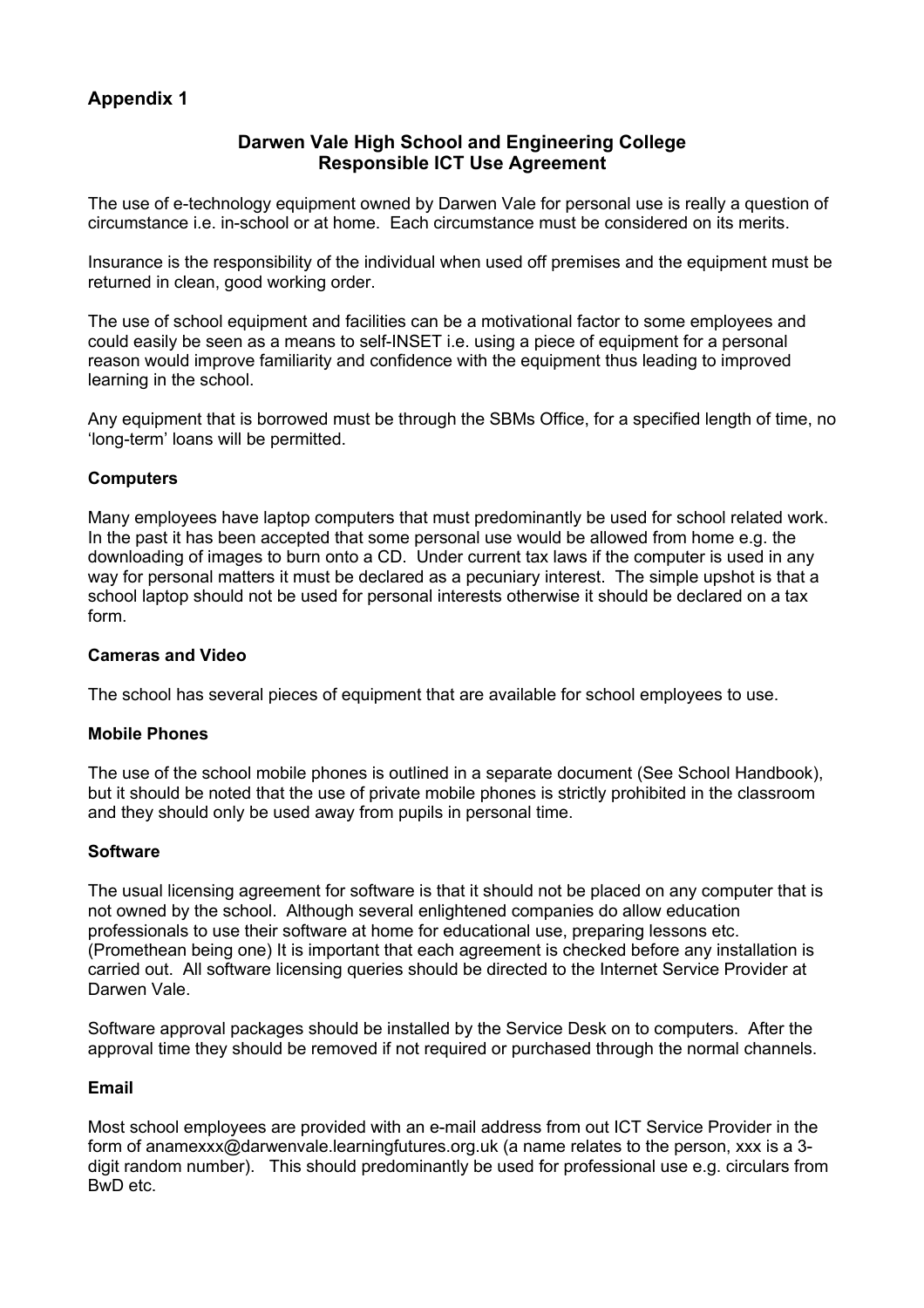Any communication with pupils or parents must be via this email account, under no circumstances should a private email account be used. Any communication with parents should use this server address. All these emails should be kept in a separate folder called 'Parents'. It is acknowledged however that you may use this address for a certain amount of personal email, provided that this does not impinge on school time or the smooth running of the school. Other personal email accounts e.g. hotmail should not be accessed from school.

#### **Internet**

Access to the Internet from school for personal use should be strictly limited to times outside the normal working day and then be carefully considered. (Never in a classroom situation) It should be remembered that the school and Local Authority have monitoring software that logs all Internet use. School 'firewalls' should never be disabled and the downloading of executable files is prohibited due to risk of attack by computer viruses. If you wish to download programs in special circumstances, the school Service Desk must be consulted before the download.

Personal social networking sites should never be accessed from school and no school data or pupil information should ever be displayed or discussed. Academic forums are a useful source of information for educators but please be aware of the context, who are the people on these forums?

#### **Note on Data Protection**

It is a criminal offence to attempt to corrupt or maliciously attack data stored in a bona-fide manner i.e. all data on the school system.

It is also the responsibility of all users to safeguard that data. Personal information such as SEN data, class registers, personal information etc. should never be displayed in a manner that would allow other people to see that data. Beware of leaving the computer screen turned on, they should always be 'locked' by the user if the screen is left for any length of time. Similarly you should avoid the physical transport of such data on memory devices as these are easily misplaced or lost. If data is lost please inform the the network manager immediately.

Your school login is personal to you and should not be given out to any other person.

Your data is of utmost importance to you. You must always ensure your own data is backed up securely, in order that your data can be restored in the case of catastrophic failure. Any data saved on any school network drive is automatically backed up by the school system each evening. Note the C: drive on your machine is not automatically backed up.

#### **School Monitoring of Information**

The school has a system that monitors each and every web page, email, word document etc. for offensive and unacceptable content. The school reserves the right to use this system to monitor all information passed via the school network.

#### **Pupil safety**

Every time school employees use the school system the safety of the children must be the paramount. Should employees discover any possible incidents of a safeguarding nature, they must inform the school E-Safety Coordinator or the Safeguarding Coordinator immediately.

Signed \_\_\_\_\_\_\_\_\_\_\_\_\_\_\_\_\_\_\_\_

Dated **Dates and Security**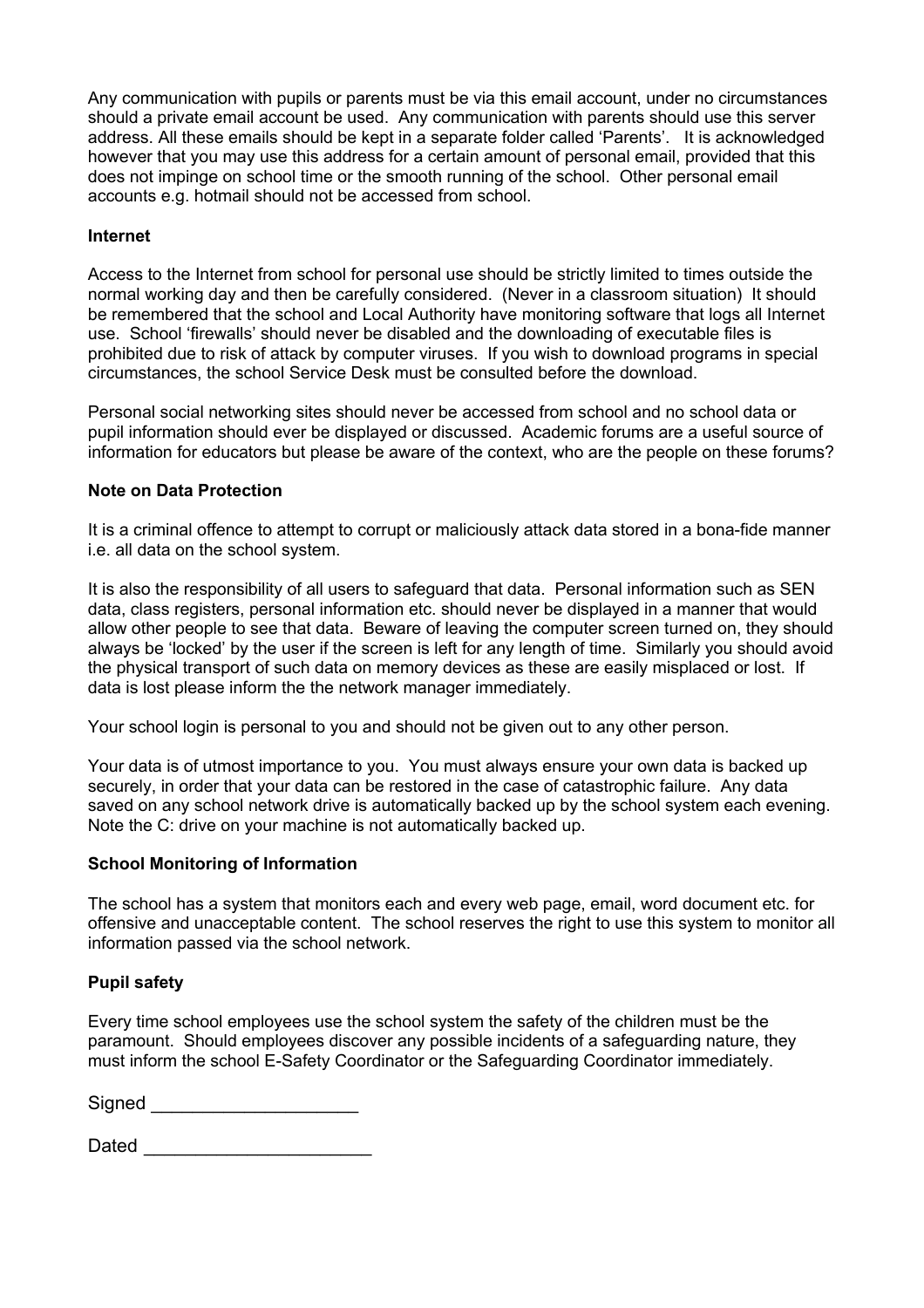

# DARWEN VALE HIGH SCHOOL ENGINEERING COLLEGE and EXTENDED SCHOOL

# INTERNET USER AGREEMENT

I, the undersigned pupil, request access to the Internet and agree to abide by the following rules and regulations:

- 1 Access to the World Wide Web (hereafter known as the Web) is exclusively for the purposes of furthering and supporting my education.
- 2 I will not attempt to access any material or information on the Internet which might be considered to be inappropriate. This is taken to mean any site that carries information, of whatever format that is of a pornographic, violent, racist, sexist nature, which promotes any illegal activity, or in any other way is deemed to be inappropriate by the Head teacher.
- 3 I agree to access only those sites that are providing information which supports my education. This is taken to exclude the use of the Internet for personal investigations, unless permission has been approved by the member of staff in charge and that site or sites being visited have been viewed and approved by that member of staff.
- 4 I understand that access to the Web is only allowed between the hours of 8am and 6pm on normal school days in school. If a school portable device is used to access the web at any time, all other rules and regulations still apply. I am aware that this access is also monitored and therefore is not private.
- 5 I accept that an email account will be provided; the account will have an address of the form anamexxx@darwenvale.learningfutures.org.uk
- 6 I agree that all my use of the school network will be monitored and therefore is not private.
- 7 I understand that offensive language is prohibited within emails. Use of offensive language or otherwise inappropriate messages will result in the suspension or removal of my account from the network. Further disciplinary action may be taken by the school and may result in temporary exclusion.
- 8 I am responsible for ensuring that my password remains confidential and, as such, if another person accesses my account and breaches any of the regulations, I will be held responsible. If I believe that my password is known by someone else, I must report it to a member of staff.
- 9 If any of these rules are broken, my Internet access will be removed and my access to the system suspended or removed permanently. For school portable devices this may result in it being taken back by the school.

Name of pupil: Form: Form: Form: Form: Form: Form: Form: Form: Form: Form: Form: Form: Form: Form: Form: Form: Form: Form: Form: Form: Form: Form: Form: Form: Form: Form: Form: Form: Form: Form: Form: Form: Form: Form: For

Pupil's signature:

I, the parent or carer of the above pupil, have read the above and wish my son/daughter to have access to the Internet to support their education. I understand that if they break the agreement, they will be disciplined and that, in certain circumstances, this may result in temporary exclusion from the school

Signature of parent/carer:  $\blacksquare$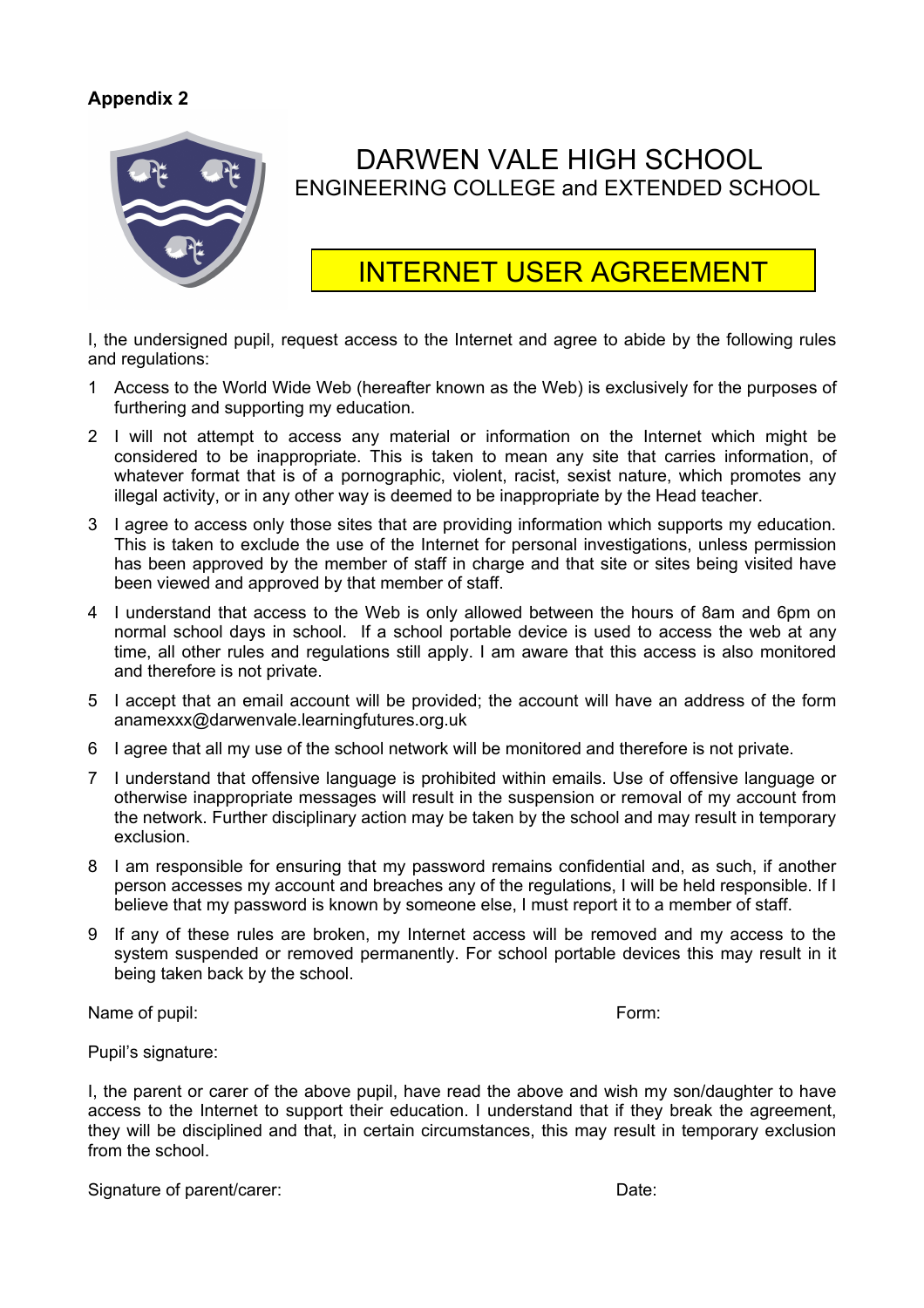

#### **DARWEN VALE HIGH SCHOOL & Blackburn with Darwen Local Authority**

#### **MOBILE LEARNING PROJECT EXTENSION AGREEMENT**

This document is an agreement between the Local Authority, school, users and parents, and shall be binding for the length of the scheme.

#### **Blackburn with Darwen LA will:**

• routinely evaluate the success of the project and report findings to relevant authorities.

#### **School will:**

- provide training in the use of the ultra mobile computers for learners.
- ensure that quality learning opportunities are provided for learners to develop their use of the devices.
- routinely assess the progress of the learners.
- provide wireless internet provision for learners to access web based materials at any time from within school.
- monitor the use and effectiveness of ultra mobile devices as an enhancement to learning.

#### **Learners will:**

- use their ultra mobile devices responsibly to improve their ICT skills and learning in other subjects.
- report any faults or problems to the school.
- follow the safety rules within our E safety Policy
- use their ultra mobile computer both at home and at school and encourage their parents to work with them on joint activities.
- take great care with their ultra mobile device, ensuring that it is charged and in school each day.
- give opinions about what works successfully and what needs to be improved.

#### **Parents will:**

- support their child's use of the ultra mobile device and share work and projects with them.
- support the school to ensure that safe and responsible internet practices are followed.
- report any faults or issues to the school.
- find opportunities to develop their own ICT skills alongside their child.
- support involvement, with their children, in the evaluation and publicity of the project.

I …………………………………………………………. agree to the terms and conditions above. Signed…………………………………………………………… (Learner) Signed …………………………………………………………… (Parent) Signed…………………………………………………………… (Darwen Vale High School)